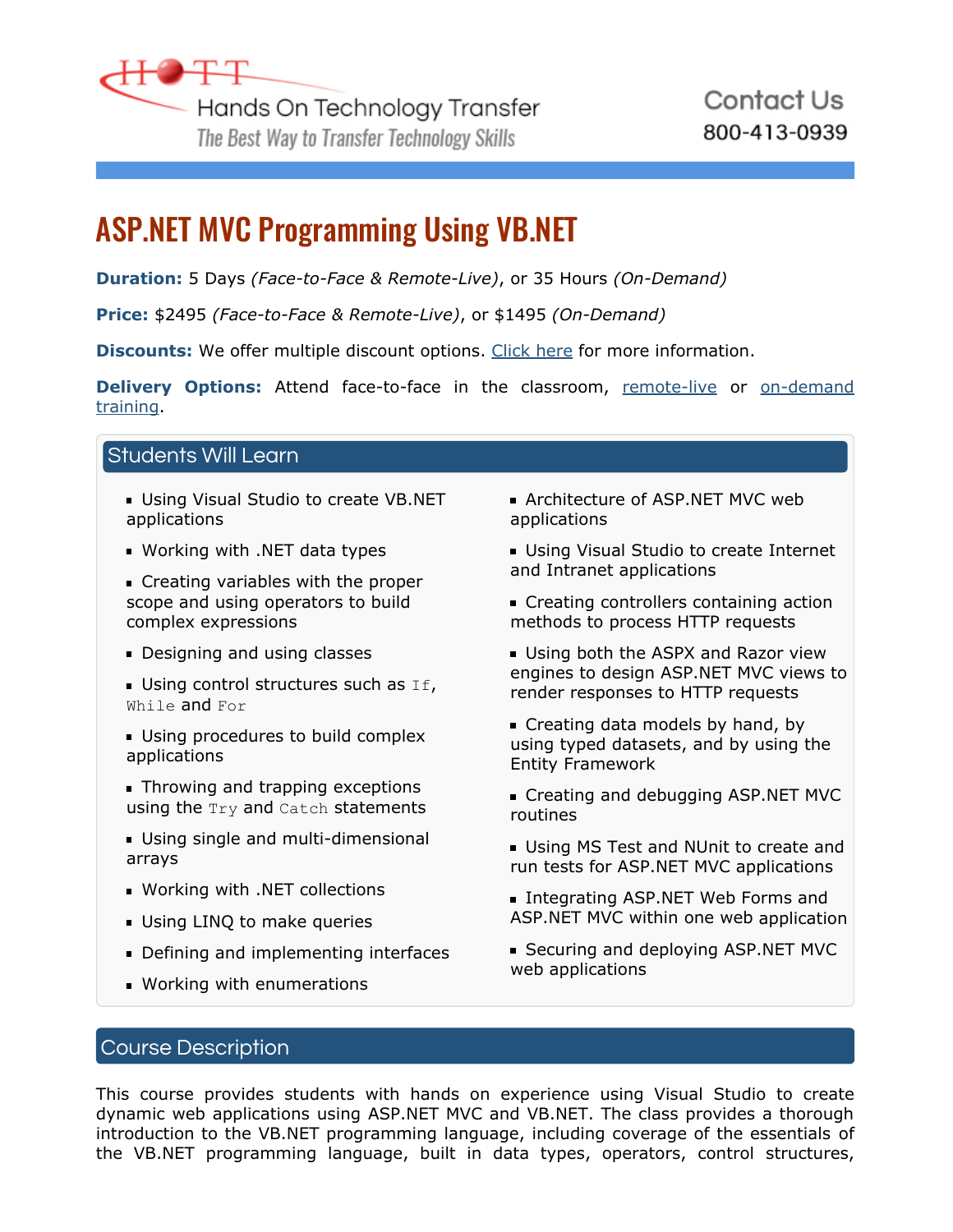classes and methods, collections and exception handling.

Students learn how to leverage the power of the Model-View-Controller design pattern with the ASP.NET MVC Framework to separate the layers of a web application. Students will use the ASPX and Razor view engines to design a user interface. Students will learn how to build models to manage an application's data layer using both the Entity Framework and LINQ to SQL. And students will learn how to build controllers containing action methods to manage communication between views and models.

Other topics include data scaffolding; URL routing; implementing security; using MVC and Web Forms in the same application, unit testing; and deploying ASP.NET MVC applications. Comprehensive labs provide the students with experience creating, debugging, testing and deploying dynamic ASP.NET MVC applications.

This course provides thorough coverage of the use of **ASP.NET MVC** for creation of web applications. Students requiring additional coverage of **ASP.NET Web Forms**, **Windows Forms**, **WCF** or **Windows Presentation Foundation** should contact HOTT or refer to HOTT's [complete course listing](https://www.traininghott.com/Courses.htm) for additional training courses.

#### **Students who are already familiar with the VB.NET language syntax may want to take the 3-day [ASP.NET MVC Programming for Experienced VB.NET Programmers](https://www.traininghott.com/Courses/ASP-NET-MVC-Training-Courses-Using-VB-NET.htm) course instead.**

## Course Prerequisites

Knowledge of fundamental HTML syntax is helpful, but not required. Prior experience with a scripting or programming language is required.

## Course Overview

### **Introduction to .NET**

- Overview of the .NET Framework
- How .NET is Different from Traditional Programming
- **Common Language Runtime (CLR)**
- **Common Language Specification** (CLS)
- Common Type System (CTS)
- .NET Assemblies
- **Microsoft Intermediate Language** (CIL)
- **.** NET Namespaces
- .NET Framework Class Library

### **Language Fundamentals**

- VB.NET Program Structure
- **Defining Namespaces**
- Understanding VB.NET Data Types
- Defining Variables and Constants
- **Comparing Value Types vs. Reference** Types
- Working with Operators and Expressions

### **Introduction to Visual Studio**

- Creating a Project
- **Using the Code Editor**
- Correcting Syntax Errors
- **Setting Project Properties**
- Adding References
- **Compiling a Program**
- Running a Program
- Debugging a Program
- **Using the MSDN (Help)**

### **Conditionals and Looping**

- **If/Else**
- **Select Case**
- Do/Loop
- While
- For
- **For Each**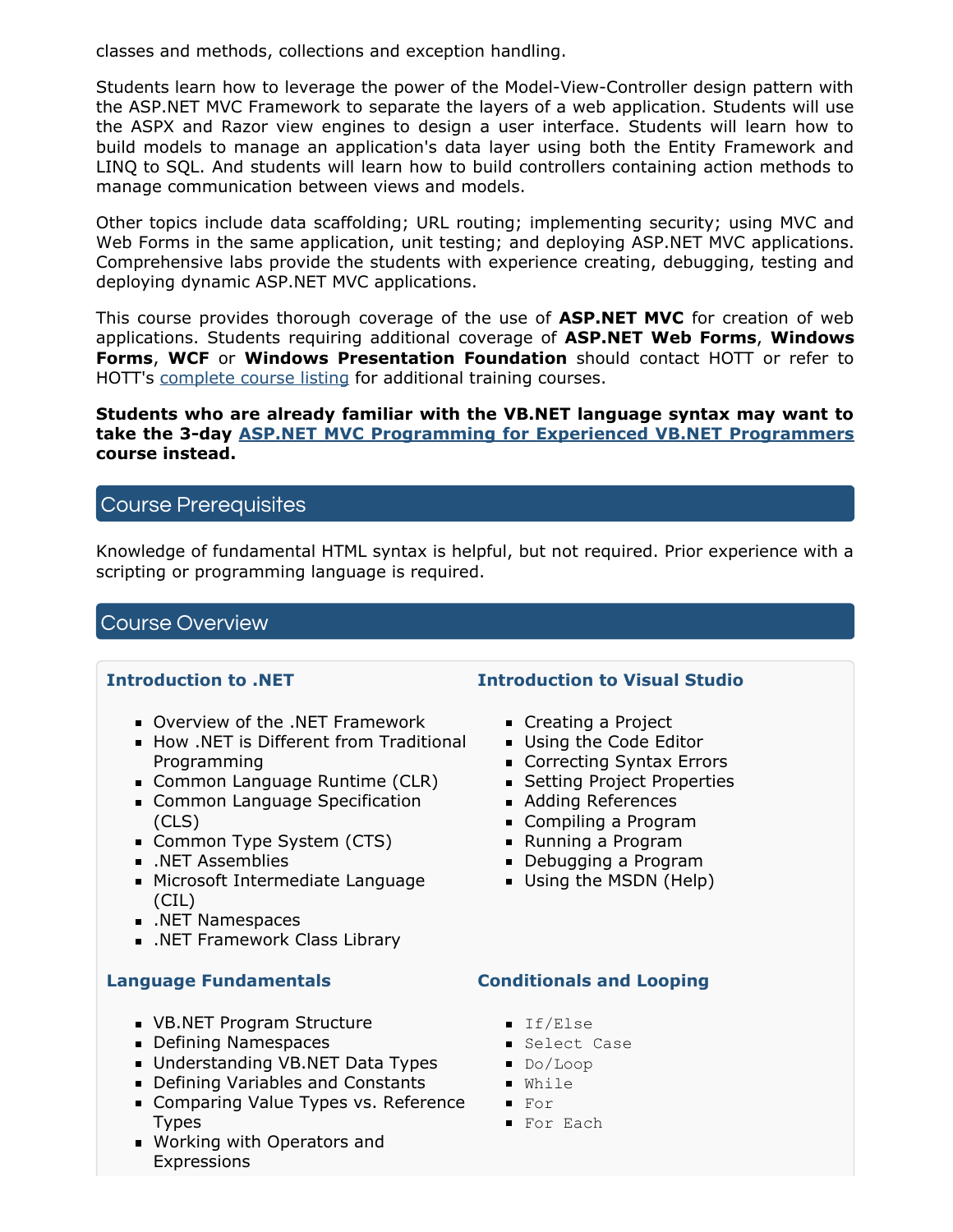- **Performing Type Conversions**
- Using Console I/O
- **Formatting Numbers, Date and Times**

### **Procedures and Parameters**

- Subroutines vs. Functions
- **Defining Shared and Instance Methods**
- **Passing Parameters by value and by** reference
- **D** Overloading Methods
- **Using Variable Length Parameter Lists**

## **Collections**

- **Defining and Using Arrays**
- **Understanding** System. Array
- .NET Collections vs Generic Collections
- Working with Lists
- **Working with Dictionaries**
- **Using LINQ to Objects**

## **Overview of ASP.NET MVC**

- Overview of Model-View-Controller Design Pattern
- **ASP.NET MVC Application Architecture**
- **Understanding the MVC Execution** Process
- **Building an ASP.NET MVC Application** Using Visual Studio
- **Visual Studio MVC Project Templates**
- **Using a web.config File**

### **Developing Views**

- **Creating Views**
- Understanding View Engines
- Using the ASMX View Engine
- Using the Razor View Engines
- **Using HTML Helpers**
- **Adding Validation**
- **Working with Strongly-Typed Views**

## **Routing Control**

- Understanding Routing in ASP.NET MVC
- **Defining URL Routes**
- **Registering Routes**

## **Exception Handling**

- **What are Exceptions?**
- **.** NET Exception Hierarchy
- Catching Exceptions
- **F** Throwing Exceptions
- **Managing Resources with Finally**

## **Object-Oriented Programming**

- **D** Overview of Object-Oriented Programming
- **Building Classes**
- **Defining Properties**
- **Using Auto-Implemented Properties**
- **Defining Methods**
- **Understanding Constructors**
- **Extending .NET Classes via** Inheritance
- Defining and Implementing Interfaces
- **Understanding the Role of Interfaces** in .NET

## **Developing Controllers**

- **Creating Controllers**
- **Defining Action Methods**
- **Mapping URLs to Action Methods**
- **Understanding ActionResult Types**
- **Working with ViewData and ViewBag**

### **Developing Models**

- Creating Model Classes
- Working with the Entity Framework
- Working with LINQ to SQL
	- **Using Scaffolding**

#### **Integrating ASP.NET MVC and Web Forms**

- **What are Web Forms**
- Using Web Forms in an MVC Application